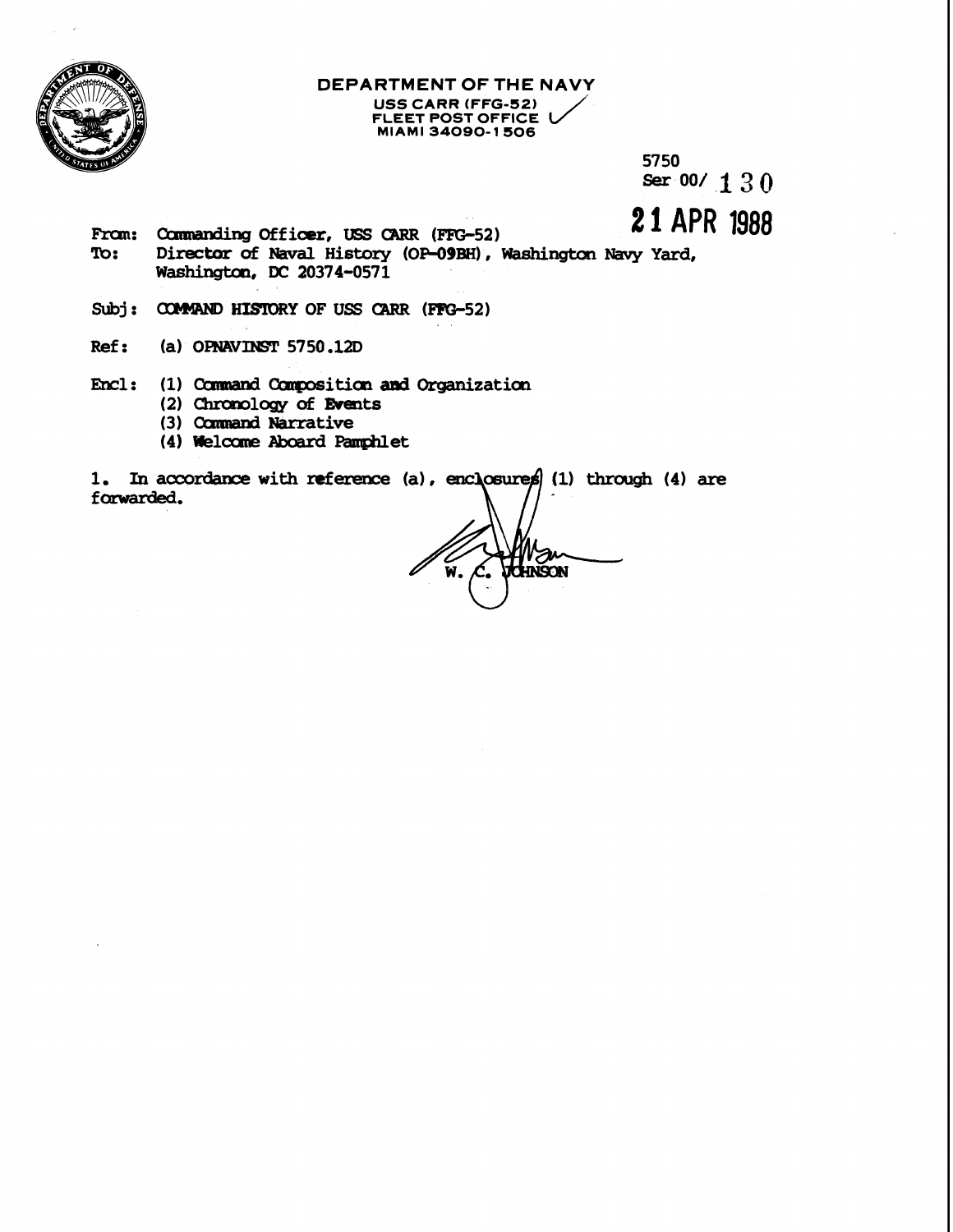#### 1. Command Composition and Organization

USS CARR is attached to Destroyer Squadron SIX, homeported at Charleston, **Sauth Carolina.** 

**Wission:** To excort and protect convoys, underway replenishment groups, amphibious landing groups and carrier battle groups.

Aircraft Assigned: Helicopter Anti-Submarine Squadron LIGHT FOUR FOUR (HSL-44) Detachment FOUR based at NAF Mayport, Florida. Aircraft - 1 SH-60B Seahawk (BUNO 162334).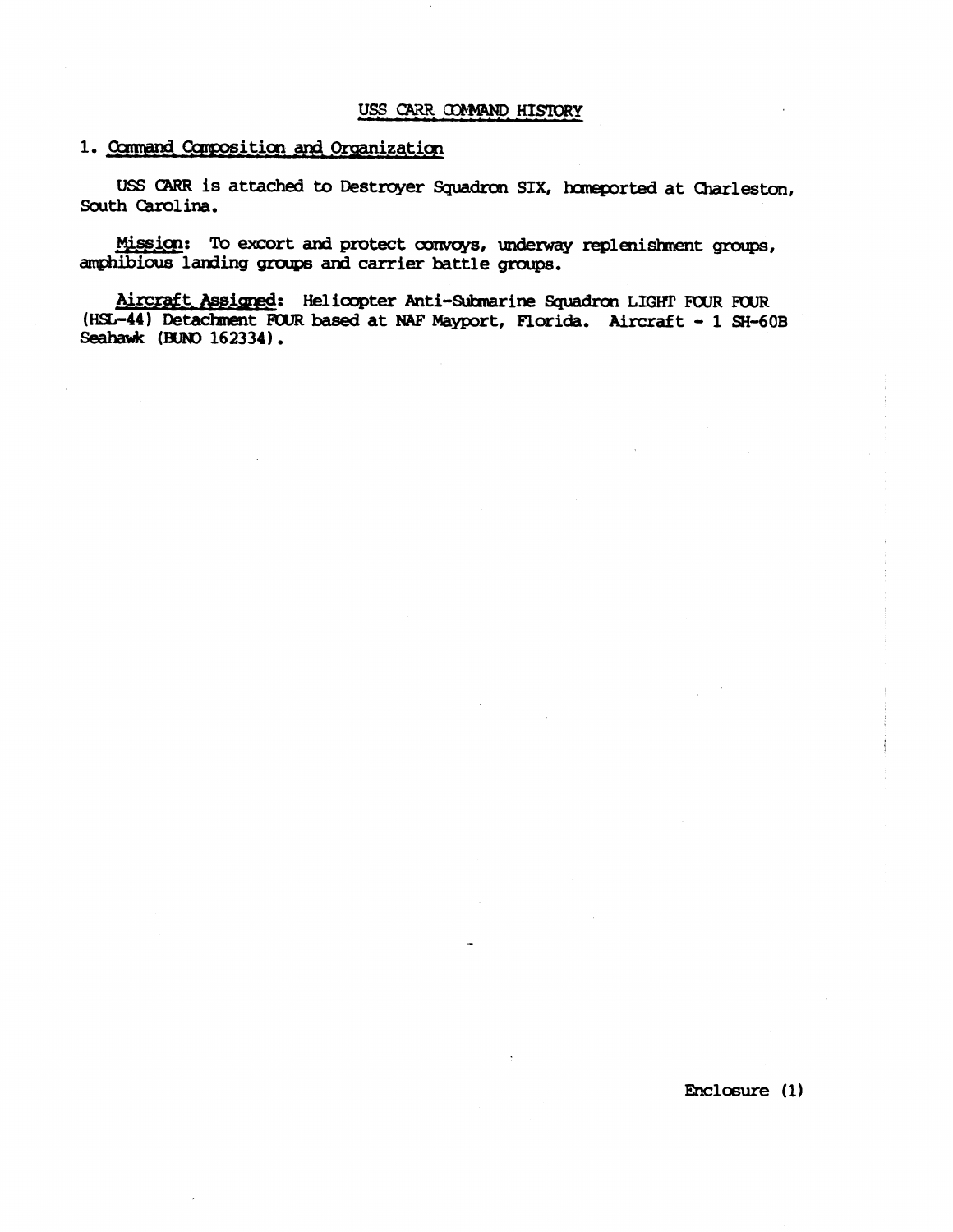### Subj: COMMAND HISTORY OF MAJOR EVENTS **1.** Ccnmand History **of** Events is **as** follows: 27 Jul 85 - Commissioned at Seattle, Washington. **<sup>26</sup>ktg <sup>85</sup>**- **far** Cbarlertcm, **Sauth** Carolina, 28 Aug 85 - Assisted distressed Fishing Vessel "Aluetian Seattle" off the California coast, **<sup>30</sup>Aug** - **04 SEP 85** - Inport at **San** Diego, **C?i** for Labor **Day** wdced, **13 Seg <sup>85</sup>**- **Inport** at **Wal** Statim, **Rdman, Panaara, 14** Sep 85 - Transit of Panama Canal. SH1 after **cunnissiming.**  17 - 20 Oct 85 - Inport Tela, Honduras (participated Project Handclasp) **<sup>23</sup>**- **28 Sep 85** - Inport **Kingstoll,** Jmaica (participated Project **Handclasp). <sup>30</sup>***Sep* **<sup>85</sup>**- Arrive Ckarleston, **SC. <sup>01</sup>**- **10** kt **85** - Gm@leted Training & **Readiness** Evaluation ('IRE) **and**  Cambat **Sea** Systems Qualification Trials **(CSSQT).**  12 Oct - 10 Nov 85 - Initial Refresher Training at Guantanamo Bay, Cuba.  $11$  Nov  $85$  - Arrive Charleston, SC. **<sup>24</sup>**- **26 hbv 85** - **WSff** Trials. <sup>27</sup>**Nw 85** - **07 Jan 86** - &port Charlestcm, **SC** (Roliday **ftpreep).**  08 **Jan 86 - Underway for AUTEC/Andros Island, Bahamas.** <sup>09</sup>- **12 Jan 86** - Iqmrt **Fort Laudezdale, FL, <sup>14</sup>**- **17 Jan 86** - fnpart **Nassau,** Bahamas. **14 - 17 Jan 86 - Inport Nassau, Bahamas.**<br>18 - 20 Jan 86 - Operations off Andros Island, Bahamas.<br>22 Jan - 24 Mar 86 - Inport Charleston, SC.<br>Fob 96 - Final Contract Trials. **Feb** <sup>86</sup>- Final Gmtract Trials, 10 Mar 86 - Underway/DESRON 36 embarked, Charleston Operating Area. **<sup>25</sup>Mm** - **<sup>05</sup>Apr <sup>86</sup>**- Carrier Escort Duty with **USS** FDiRRESTAL. **<sup>06</sup>**- **07 Apr 86** - **Inport** mrt, **FL. <sup>08</sup>**- **<sup>12</sup>Apr <sup>86</sup>**- **Inport Savannah, GA\***  14 Apr - 04 May 86 - Inport Charleston, SC. **05** - **04 May 86 - Inport Charleston, SC.**<br>05 - 23 May 86 - Carrier Escort Duty for USS JOHN F. KENNEDY<br>25 - 29 May 86 - Import Nassau, Bahamas.<br>30 May - 31 Jul 86 - Import Charleston, SC. **30 May** - **31** Jul **86** - **fmgort** Cbarle~tcn, **SC. <sup>01</sup>**- **<sup>03</sup>Aug <sup>86</sup>**- *Udemay* **far** Pbst **Shalcedokln** Availability at Bath Iran **Works, Ebrtland** Ship Repair Facility, Wtland, **IS. \*ked midehipmn** f roar **the U.S.** Wal **Academy ad** Virginia Mili&uy Institute. **04** Aug 86 - 04 Feb 87 - Post Shakedown Availability period completed at Bath Iron Works, Portland Ship Repair Facility, Portland, ME. **<sup>05</sup>**- **13 Feb 87** - lMemay for stress tests **and** return to Charlestcn, **SC**  10 - 12 Feb 87 - Moored at U.S. Naval Silencing Facility, Norfolk, VA 14 Feb - 12 Mar 87 - Inport Charleston, SC. Completed Training and Readiness Evaluation. **<sup>13</sup>***Mar* - **<sup>17</sup>Apr** <sup>87</sup>- Refresher Training at **Naval** Station, Guantanam Bay, Cuba. 19 Apr - 21 Apr 87 - Inport at Naval Station, Roosevelt Roads, Puerto Rico. Completion of successful SM-1 missile firing and certification.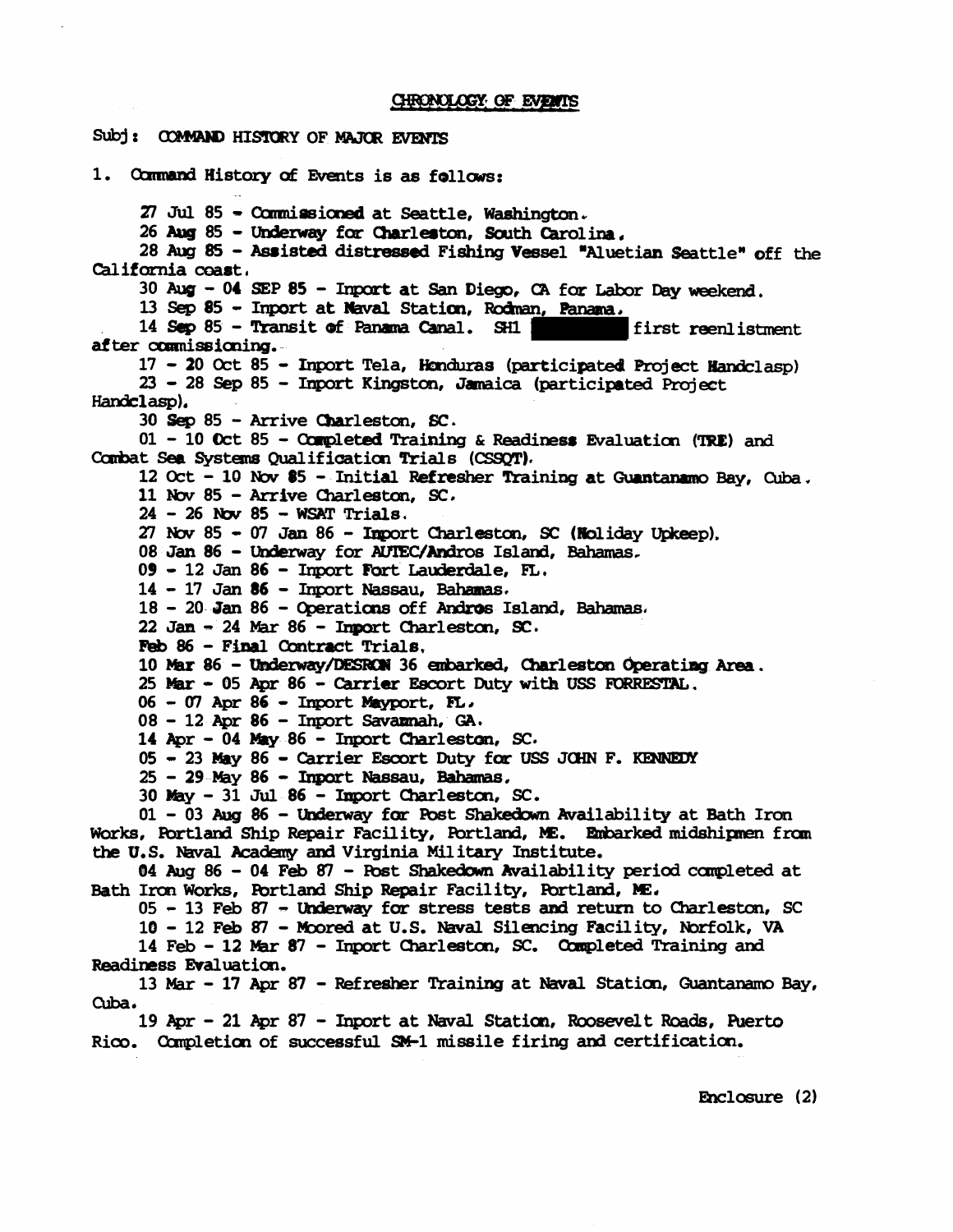25 - 27 Apr 87 - Inport at Naval Station, Mayport, FL

28 Apr - 10 May 87 - Inport Charleston, SC

11 - 15 May 87 - Underway for completion of OPPE

16 - 31 May 87 - Inport Charleston, SC

 $01 - 15$  Jun 87 - Midshipmen Training Cruise with midshipmen from the U.S. Naval Academy and the Virginia Military Institute. Included port visits to Fort Lauderdale and Miami, FL.

16 JUN - 11 AUG-87 - UPKEEP/inport Charleston, SC

12 - 28-Aug 87 - FLEETEX 4-87

29 Aug - 12 Sep 87 - Inport Charleston, SC

22 Sep 87 - Deployed to Middle East Theatre

01 Oct 87 - Inport for refueling at Ponta Delgado, Azores

04 Oct 87 - Passed to CINCUSNAVEUR in Mediterranean Sea

06 - 12 Oct 87 - Import at Palma de Mallorca, Spain

13 Oct 87 - Underway for transit to Suez Canal

18 Oct 87 - Suez Canal transit

19 Dec 87 - 31 Dec 87 - Middle East Force operations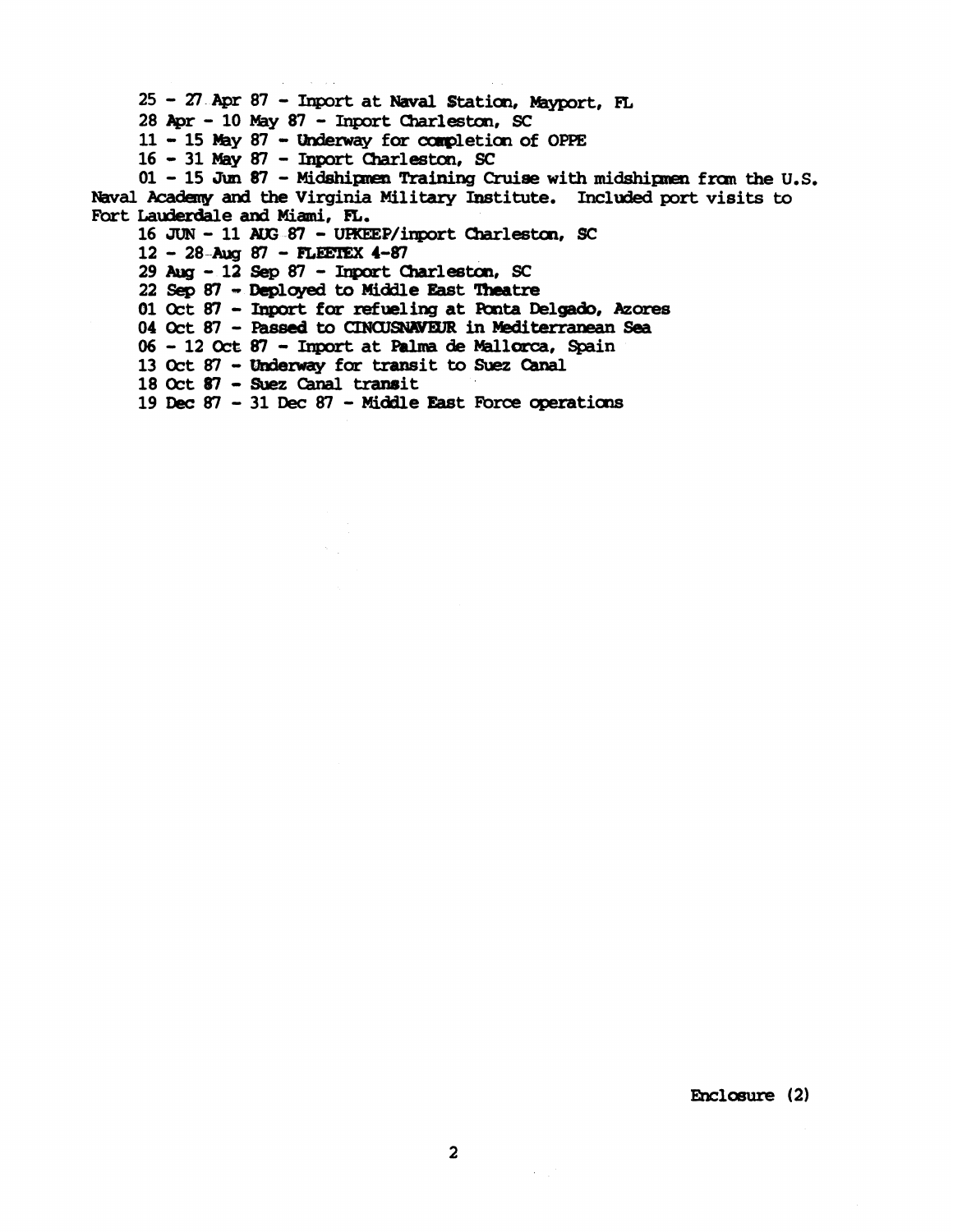#### USS CARR COMMAND HISTORY

USS CARR (FFG-52) was commissioned on 27 July 1985 at Todd Pacific Shipyards, Seattle, Washington with Commander Robert J. HORNE as its' first Commanding Officer. The ship was named in honor of Gunner's Mate Third Class Paul Henry CARR, United States Naval Reserve who died while onboard the USS SAMUEL B. ROBERTS (DE-413) at the Battle of Leyte Gulf.

CARR's crew had been assembling for the previous six months in Norfolk. VA and had come to Seattle in increasing numbers as the ship came to life. As the ship departed Puget Sound on 26 August 1985, it left its' own special mark in the hearts of the shipyard and the city where it was born having the distinction of being the last FFG-7 class warship to be built by Todd Seattle.

It was only two days into that trip that CARR encountered a sea battered fishing boat, the Aluetian Seattle, which was discovered off the California Coastline and sinking. Within hours the fishing boat was salvaged and cared for until a Coast Guard cutter could tow it into safe waters.

After a brief stop during the Labor Day weekend of 1985 at San Diego, California, CARR visited Naval Station, Rodman, Panama prior to its transit of the Panama Canal. This was followed by port visits to Tela, Honduras and Kingston, Jamaica. CARR's crew showed exemplary spirit in helping local communities through Project Handclasp, revitalizing schools, medical buildings and local housing.

On 30 September 1985, CARR arrived at her new homeport of Charleston, South Carolina. This was not to be a rest stop. What followed were initial Refresher Training at Guantanamo Bay, Ouba, Training and Readiness Evaluation and Combat Sea Systems Qualification Trials. The latter included a successful firing of two SM-1 missiles. All this had taken place in a matter of only 45 days.

After a holiday upkeep period, CARR was ready again for more. ASW training at the AUTEC range in the Bahamas was one more hurdle successfully completed. Port visits to Nassau, Bahamas and Fort Lauderdale, Florida afforded the crew a well-earned break in the action.

In February 1986, CARR was ready for her Final Contract Trials. Her remarkable record of achievement over the first six months of life showed the true professionalism as her crew as Final Contract Trials went smoothly and successfully. CARR was now out of her precommissioning phase and was truly a Naval warship.

March of 1986 saw CARR involved in multi-ship operations for the first time. After embarking COMDESRON 36, CARR, along with several other DESRON SIX assets escorted USS FORRESTAL on her pre-deployment advanced phase carrier operations. This sea experience proved invaluable for her crew, since many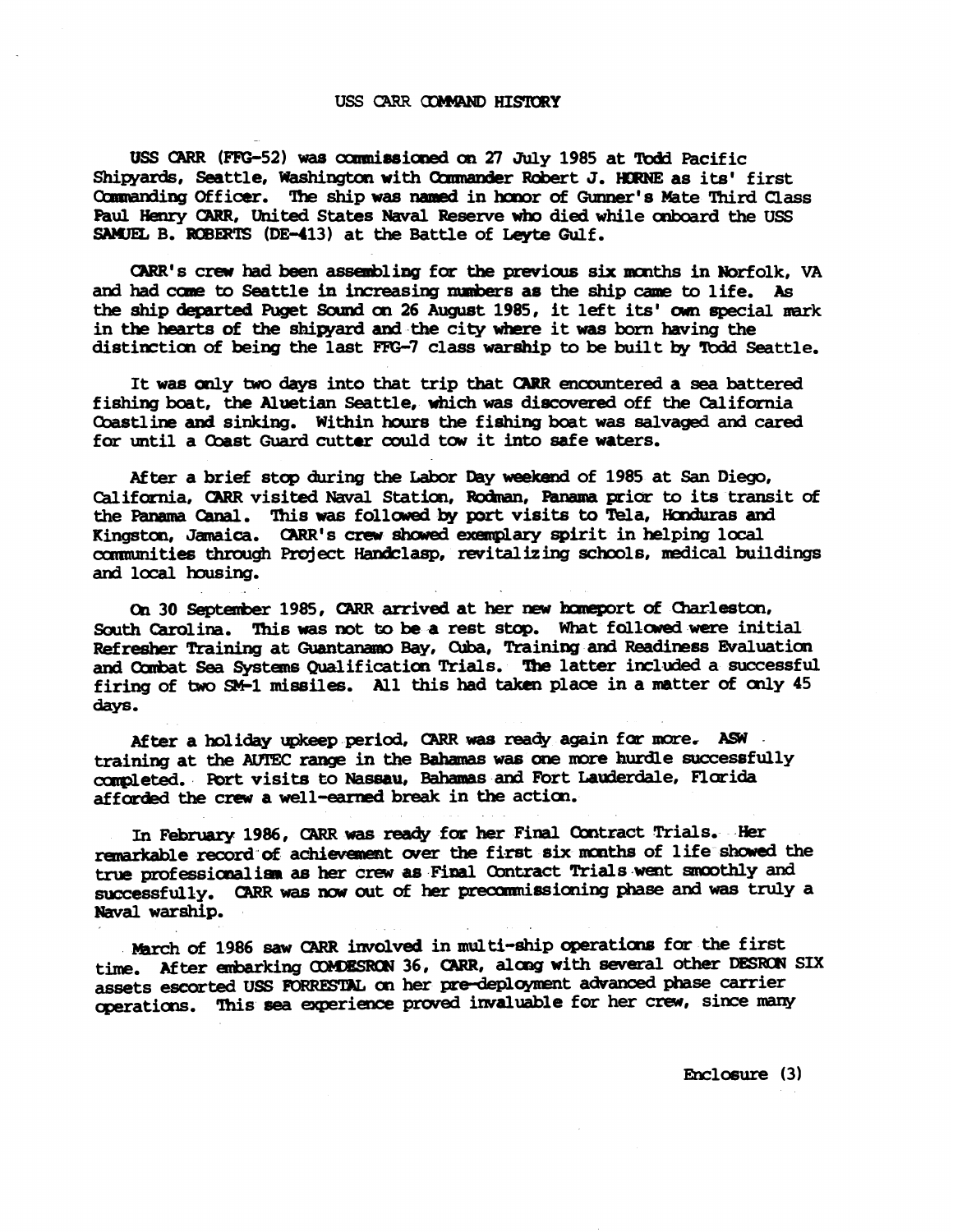were working with an aircraft carrier for the first time. Regretably however, FORRESTAL lost one her aircraft, as an H-3 helicopter of HS-7 crashed at sea. The crew escaped unhurt, but the aircraft was lost and sank moments before CARR's motor whaleboat arrived. They remained on station, aided in the rescue of the air crew and were praised by COMCARGRU FOUR for the "extraordinary professionalism for at sea rescue operations."

Upon the completion of these operations, CARR accepted an invitation from the Destroyer Squadron Eight ships in the exercise to spend a day in their homeport of Mayport, Florida. Upon arrival, both carriers, the tender and many other ships were underway, so we seemed to have the base almost to ourselves as we thoroughly enjoyed our brief stay. This was followed by a port visit to Savannah, Georgia. The city "opened its' doors" to CARR and made our stay in this beautiful old city truly one to remember.

After arriving back in Charleston on 12 April 1986, things seemed to be settling when on Saturday, 3 May 1986, CARR was ordered to get underway on Monday, 5 May, in order to meet a DESRON SIX committment of providing USS JOHN F. KENNEDY escort for her advanced phase operations. As the crew scrambled aboard the morning of the 5th, the weekend duty section was putting the finishing touches on preparing the ship for sailing. The operations that followed were somewhat typical of carrier escort operations although we got quite a show when KENNEDY began launching F-14's while we were alongside for UNREP operations! We concluded our underway time with KENNEDY by making our second port visit to Nassau, Bahamas.

In June and July of 1986, CARR enjoyed the summer of Charleston with the highlight being the ship's picnic to celebrate CARR's first birthday! At the beginning of August it was time to leave Charleston once again as we crammed five creamenter's cars in each of our hangar bays and ten cars on the flight deck. We also included a dozen motorcycles neatly tucked away in CARR's torpedo magazine and got underway to proceed to our Post-Shakedown Availability. Embarked were Midshipmen from the U.S. Naval Academy and the Virginia Military Institute, participating in CARR's first Midshipmen training cruise.

On 4 August 1986, CARR arrived at the Bath Iron Works, Portland Ship Repair Facility in Portland, Maine for commencement of PSA. The PSA was an extremely productive one since it included the installation of the Rapid Assist Securing and Traversing (RAST) system used for LAMPS MK III helicopter operations, the 4100 ton mod (which included the addition of 200 tons of lead ballast to the bilges of AMR's 1 and 2), the superstructure crack mod, the installation of the SRO-4 helicopter data link, the SOO-28 sonobuoy processing system, the removal of the incinerator, and much more. The crew enjoyed the yard period immensely as the city of Fortland served as excellent hosts. In fact, several former CARR crewmembers who separated from the Navy now make their homes in the Portland area.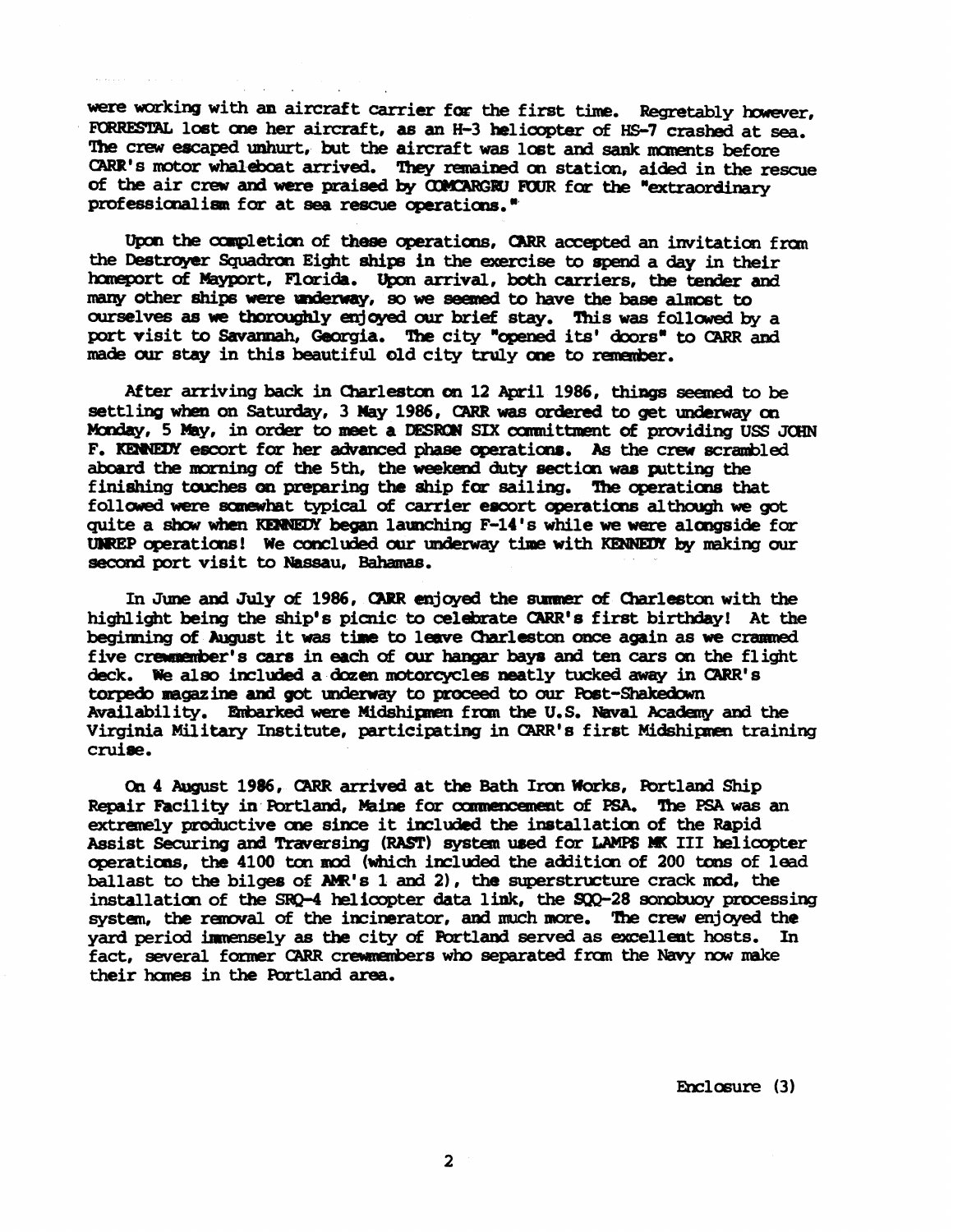With the successful completion of Light-Off Examination (LOE) in early February of 1987, CARR was underway from Portland. Although CARR's remaining plankowners maintained fond memories of Seattle and Todd Pacific Shipyards, they gained respect and appreciation for Portland and the shipbuilders from Maine. In various obscure places throughout the ship, tiny plaques are mounted that will many years from now tell their discoverers, "built by Todd for today - rebuilt by **BIW** for tomorrow."

-

**On** the **transit to** Charleston, **engineers** from the David **W.** Taylor *Oomparry*  **embarked to** &termine the **success** of **the** superstructure **crack IIlod implmented**  at Portland. A stonm off Cape Hatteras provided the test, and the engineers declared it a success and recommended its implementation on successive FFG-7 class **ships. Midkay he, CARR** then **~oored** at th **U.S. Naval** Magaetic Silencing Facility at **Nosfolk,** Virginia **foa two days of wrming before**  returning to Charleston.

**mas** mbequmt **hcmambg** to Charleston **was joyous** and abrt-lived. It was soon time to complete our Training and Readiness Evaluation followed by a **second trip to Refresher Training at Guantanamo Bay, Cuba. The day before** CARR departed, LCDR John E. Meyers, CARR's first Executive Officer, was relieved by **UIlR** lhcrnas J. **Brasn,** Jr. **After** cxxgdeting **REFERA** in April 1987 with **ane** of **the** highst overall **soores ever seen,** CARR mzxkcted **its** first flight operations and test of the RAST system with its newly embarked helicopter "MAGNUM 445" of HSL-44 Detachment 4. The "Swamp Foxes" based at **Naval Air** Facility, Mayport, Florida.

**CARR** then proceeded to Roosevelt Roads, Puerto Rico for a port visit and the second occasion of successful firings of two SM-1 missiles. Naval Station, Mayport was the next stop as CARR offloaded various elements of the helicopter detachment's loadout for delivery to the NAF upon the successful completion of flight operations. Everyone enjoyed the chance to visit the Mayport **ad** Jacksornrille **areas oxace again.** Especially gratifying **was** the opportunity far the **Captain, as** well **as other** c-, to meet old friends aad colleagues **senring** in **the** Hayport area.

Upon return to Charleston, CARR completed her Operational Propulsion Plant Ewmitlation **(OPES) and June \*Iced an her seam3 Hidshipaen** Training **Cruise**  with midshipmen onboard from the U.S. Naval Academy and the Virginia Military Institute that imluded a return port visit to **the** Fbrt Laukrdale area. While in Miami, Florida, the Navy League went to great lengths to ensure CARR had a met enjoyable **port** visit.

The **s\lmrrer of** 1987 brazght **KETEX 4-81** in August. **lhis** exercise tested the personnel and equipment associated with the ship's LAMPS MK III ASW clperatians with **USS** aORAC SEA and **her** variau esoorts **med** to sl **the** crew and **the** helioopter detachrent **together. After the** canpleticn of **FLEETEX, the**  Pre-Overseas Movement (ROM) program commenced as CARR prepared for her first ever deployment.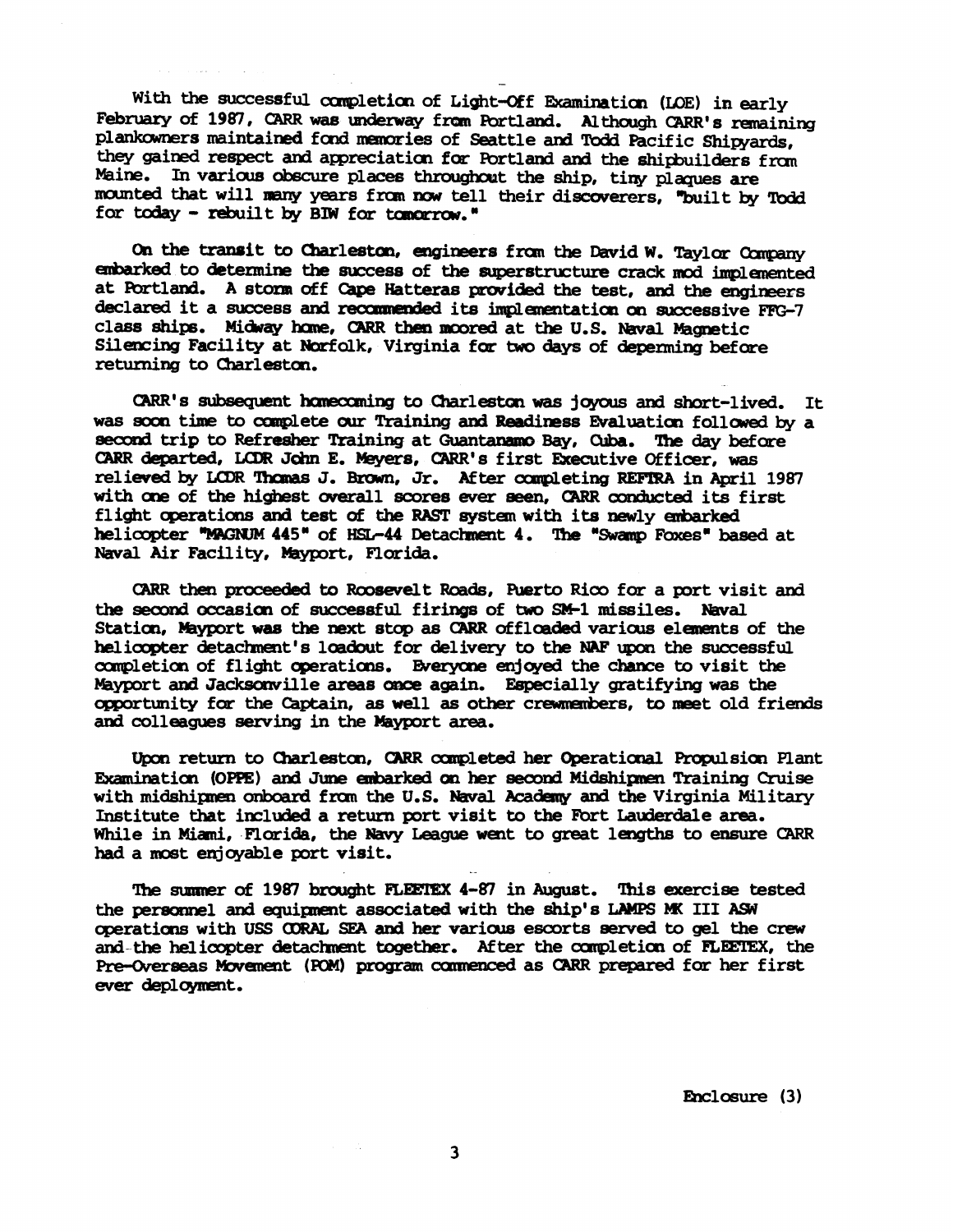Then, on 12 September 1987, Commander Wade C. Johnson relieved Commander Robert J. Horne as Commanding Officer. CARR had performed magnificently during CDR Horne's tenure.

On 12 September 1987, Commander Wade C. Johnson relieved Commander Robert J. Horne as Commanding Officer, USS CARR.

The ship did not rest during the final ten days prior to deployment. CARR failed a Supply Management Inspection (SMI). The failed areas were: complete unsatisfactory in inventory management. The 20-B5 system trainer (a complete Combat Systems shakedown) provided excellent pre-deployment training. Additionally, CARR was faced with off-loading the helicopter detachment's (HSL-44) equipment on the eve before deployment. The helo detachment had reported onboard for embarkation only the day before this unexpected and allnight evolution.

On 22 September 1987, CARR departed Charleston for her maiden deployment. In company with her were USS RICHMOND K. TURNER, USS ELROD and from Mayport, Florida, USS GALLERY. Together, the four ships would transit halfway around the world to the Persian Gulf, the danger spot at the time. With COMDESRON 36 embarked aboard TURNER, the ships set out to test and sharpen each other for the harsh realities that would face them in what was often referred to as the "lake in the middle of the desert."

With the dangerous atmosphere of the Gulf in mind, COMDESRON 36 put the ships to the test by ensuring that the skills necessary for combat effectiveness were exercised 24 hours a day. CARR emerged from the transit having experienced an SM-1 missile shoot, three CIWS shoots, and countless 76MM, 25MM and small arms shoots. Equipment and tactics were tested, and the crew hardened for the very real possibility of battle.

The Atlantic transit brought CARR to the NATO refueling base at Ponta Delgado, Azores. While taking on fuel, CARR off-loaded the TDU drone detachment that had made the transit embarked onboard. Their five TDU drones which had been fired from CARR's flight deck had been successfully hit during the transit, displaying the power to symbolize strength and resolve of the United States' Middle Eastern policy.

After passing the fog-shrouded Rock of Gibralter, CARR entered the Mediterranean Sea for the first time and soon moored at Palma de Mallorca, Spain for a six day visit. The atmosphere in Palma was edgy as Spain was in the midst of a national debate concerning Spain's future in NATO, and the future of American use of Spanish military facilities. Thus the stage was set for internationally embarrassing liberty incidents, but CARR sailors proved themselves to be a mature and loyal group of men, thus leaving with fond memories and a spotless reputation.

The Mediteranean transit of mid-October furthered CARR's preparation for any contingency in the Middle East. Evolutions included more gun shoots, astern refueling along with several unreps and vertreps. It was evident that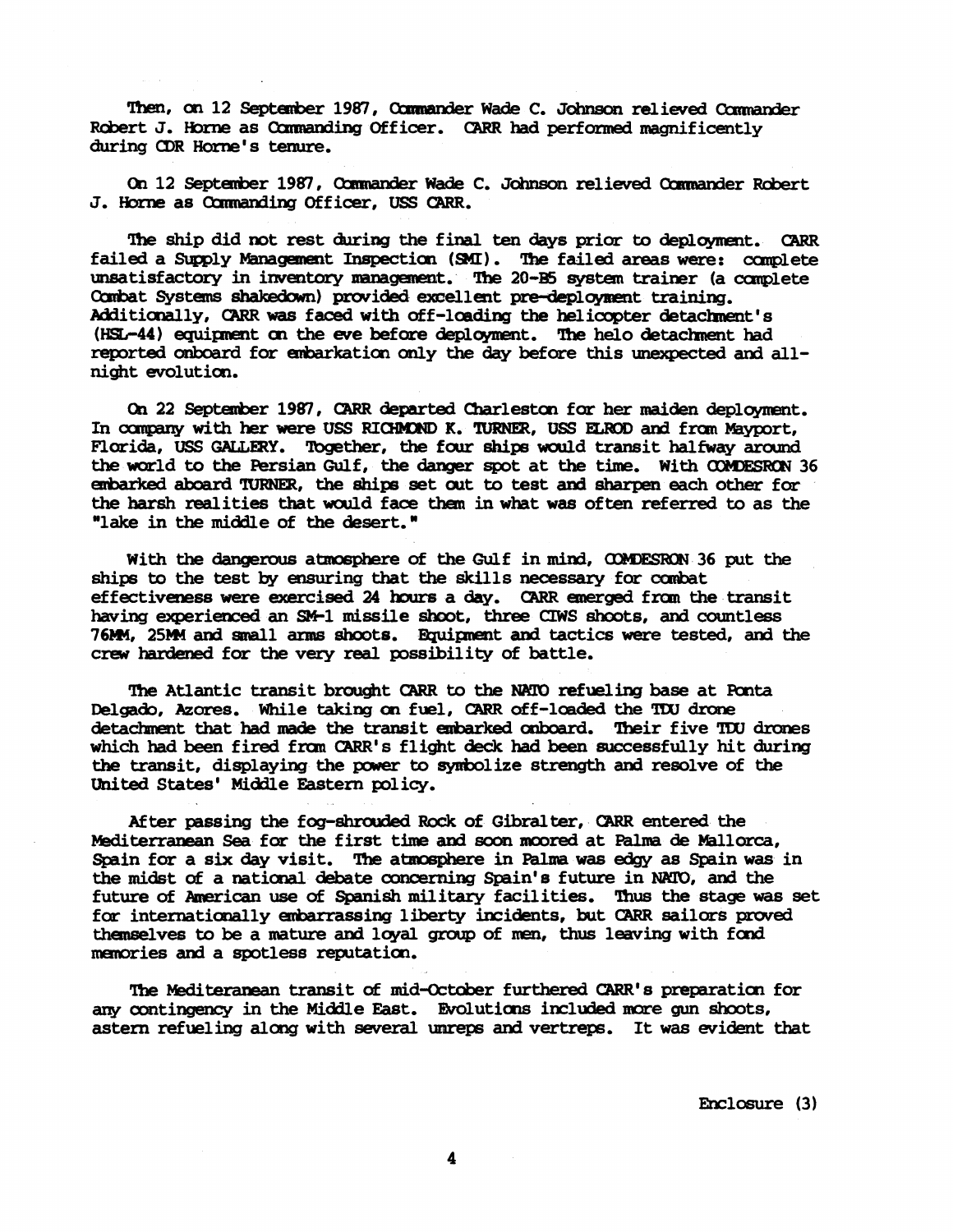the proficiency of CARR's crew was becoming rather impressive as she neared the Suez Canal. The Commanding Officer's presence during the progression of these evolutions became less frequent, attesting to confidence in CARR's ability to efficiently repel any accressor.

CARR's transit through the Suez Canal was yet another first, as was her Med-moor she employed at Port Said, Egypt the night before. The was thankfully uneventful. Hence the convoy headed south through the Red Sea and across the Gulf of Aden. After a brief stop for fuel in Mina Raysut. Oman. CARR began her approach to the Gulf of Oman and the Straits of Hormuz with a degree of training and readiness that the Captain described as "razor sharp." He also correctly sensed that the crew was actually looking forward to entering the theater as our confidence in our ship and her abilities gave us an unshakable vision of how we could contribute to American history.

CARR's assignment on her initial transit through the Straits of Hormuz was the escort of the first U.S. minesweepers into the Persian Gulf. Thus CARR, as transit group commander, along with ELROD, escorted the Pacific Fleet minesweepers ESTEEM and ENHANCE as well as the tank landing ship BARBOUR COUNTY through the Straits and up to Mina Sulman. Bahrain as helicopters from various international news organizations incessantly monitored the convoy's movement during daylight hours. The transit went smoothly with CARR assigned as convoy commander. CARR also played a unique role in the convoy by using her quick acceleration and high maneuverability to dart from the convoy and intercept potential threats before they came too close to the minesweepers.

At this point, CARR was assigned to escort the American flagged oil tanker, Motor Vessel Patriot, south from Bahrain into the Gulf of Oman. On the night of 1 November, CARR was steaming in company with Patriot about 25 nautical miles south of Abu Musa Island. When CARR's electronic sensors detected two small boats DIW. They then proceeded at 50 knots toward CARR and Patriot from the direction of Abu Musa. CARR quickly came to her maximum condition of readiness. As the high speed boats proceeded inbound, radio and light warnings were issued with no response. One boat proceeded ahead of the formation. The other headed for the Patriot. When warning shots across the bow of the second boat had no effect and it continued to head directly toward Patriot, the Captain ordered CARR's small arm stations to engage. Four .50 caliber one .30 caliber machine cums opened fire instantly and accurately. After a brief hail of gunfire from CARR, the boat went dead in the water and CARR ceased firing. Although CARR was in constant communication with her superiors, this incident is believed to be the first in which a U.S. ship engaged a hostile target on its' own authority in accordance with the U.S.'s self-imposed rules of encagement.

The remainder of November found CARR escorting more supertankers. This period also afforded CARR her first opportunity to moor at the Mina Sulman Pier, Bahrain and enjoy the shopping and dining of Manama. Rugs and perfume seemed to be the most popular souveniers. Underway from Mina Sulman with no liberty incidents, CARR continued her tanker escort duties through the end of the month. During the period, CARR was visited by RADM Bernsen, Commander,

Enclosure (3)

5